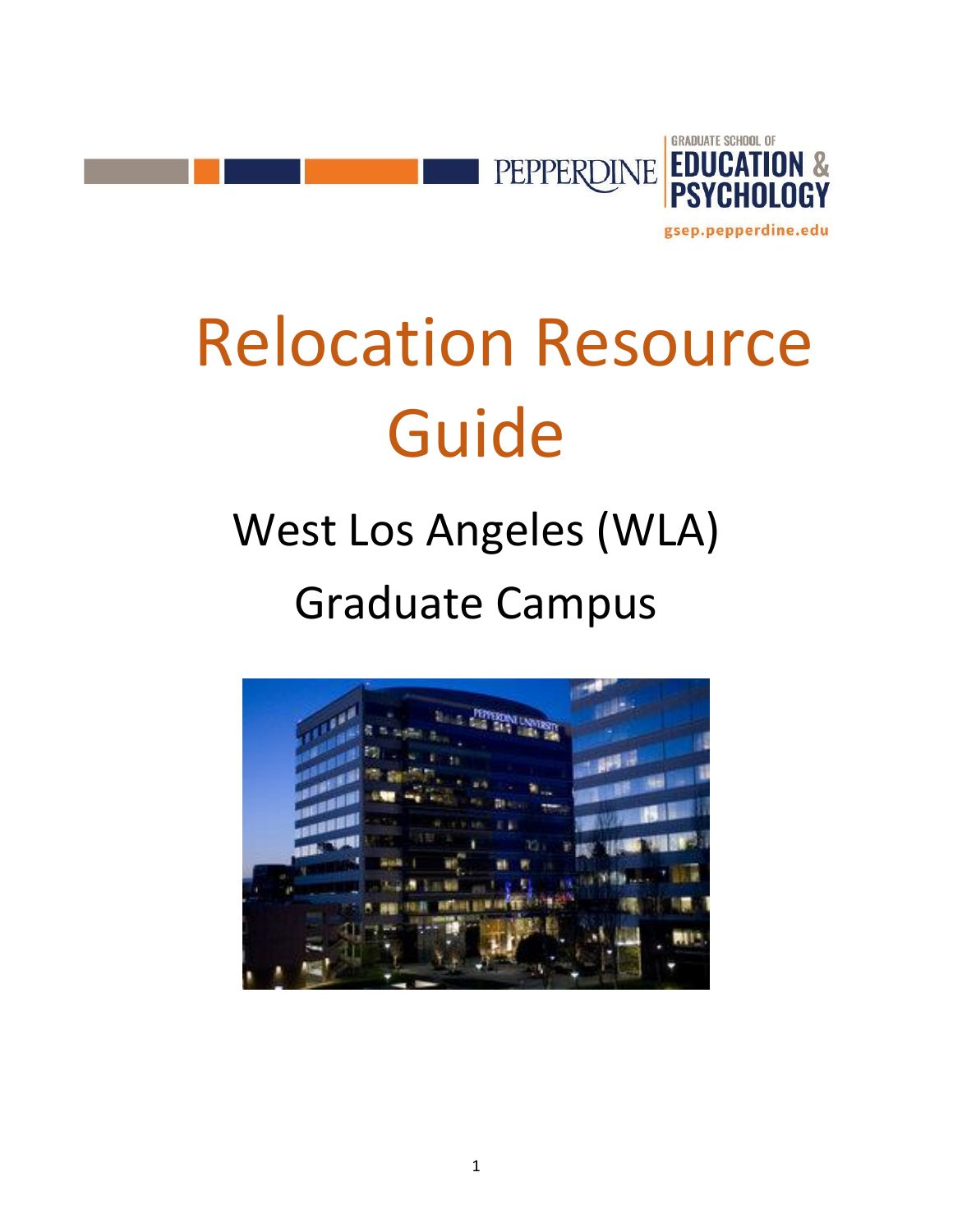# Table of Contents

For questions, send an email to: [GSEP.Housing@pepperdine.edu](mailto:GSEP.Housing@pepperdine.edu)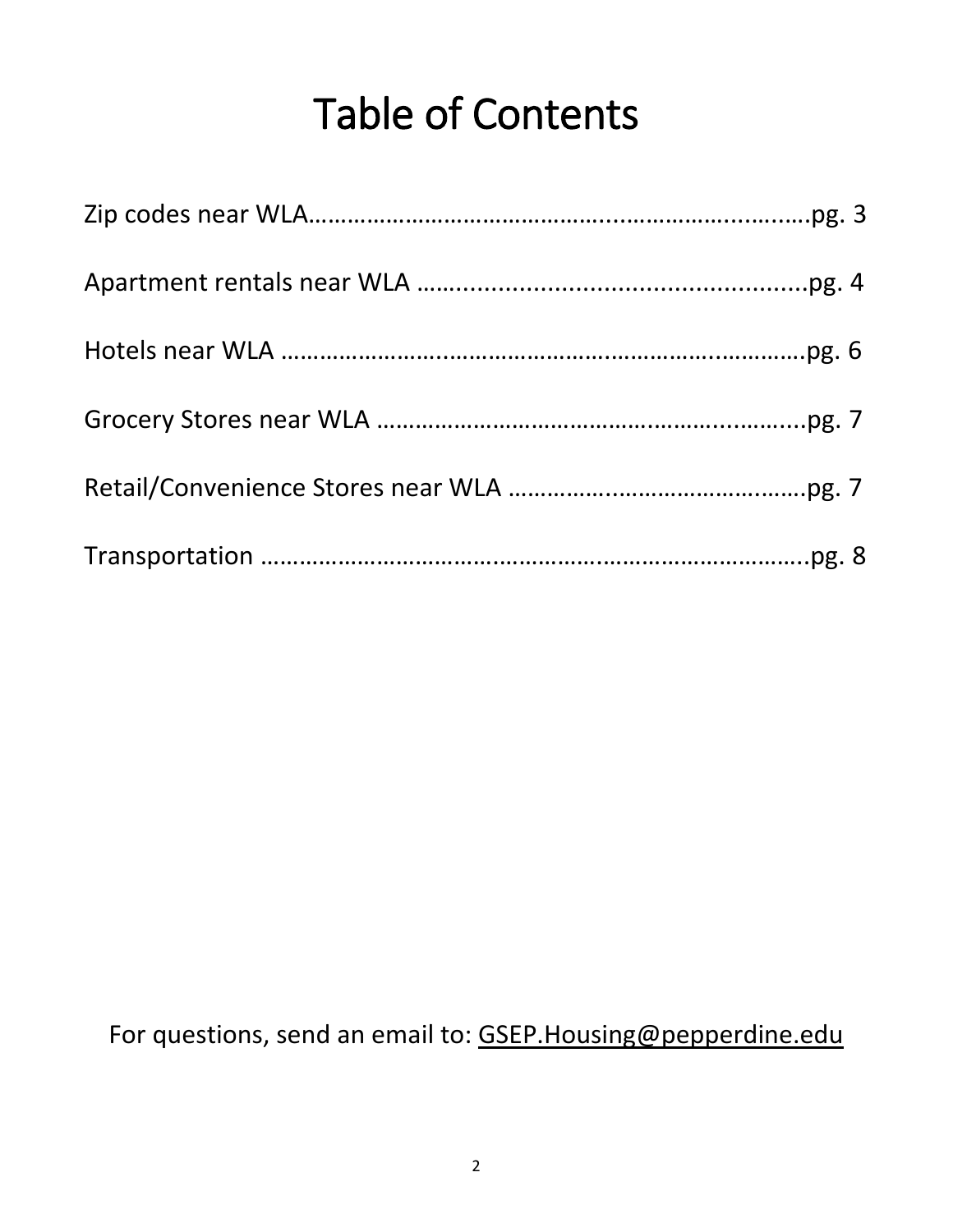# Zip codes near GSEP, WLA Campus

The provided zip codes are cities close to the West LA campus. This information is helpful to conduct apartment searches close to the campus.

## City of Westchester/LAX

### *Zip code: 90045*

## City of Inglewood

*Zip codes: 90301, 90302, 90303, and 90304*

### City of Culver

*Zip codes: 90066, 90230, and 90232*

City of Manhattan Beach

*Zip code: 90266*

City of Venice

*Zip code: 90291*

City of Marina Del Rey

*Zip code: 90292*

### City of Santa Monica

*Zip codes: 90291, 90401, 90402, 90403, 90404, and 90405*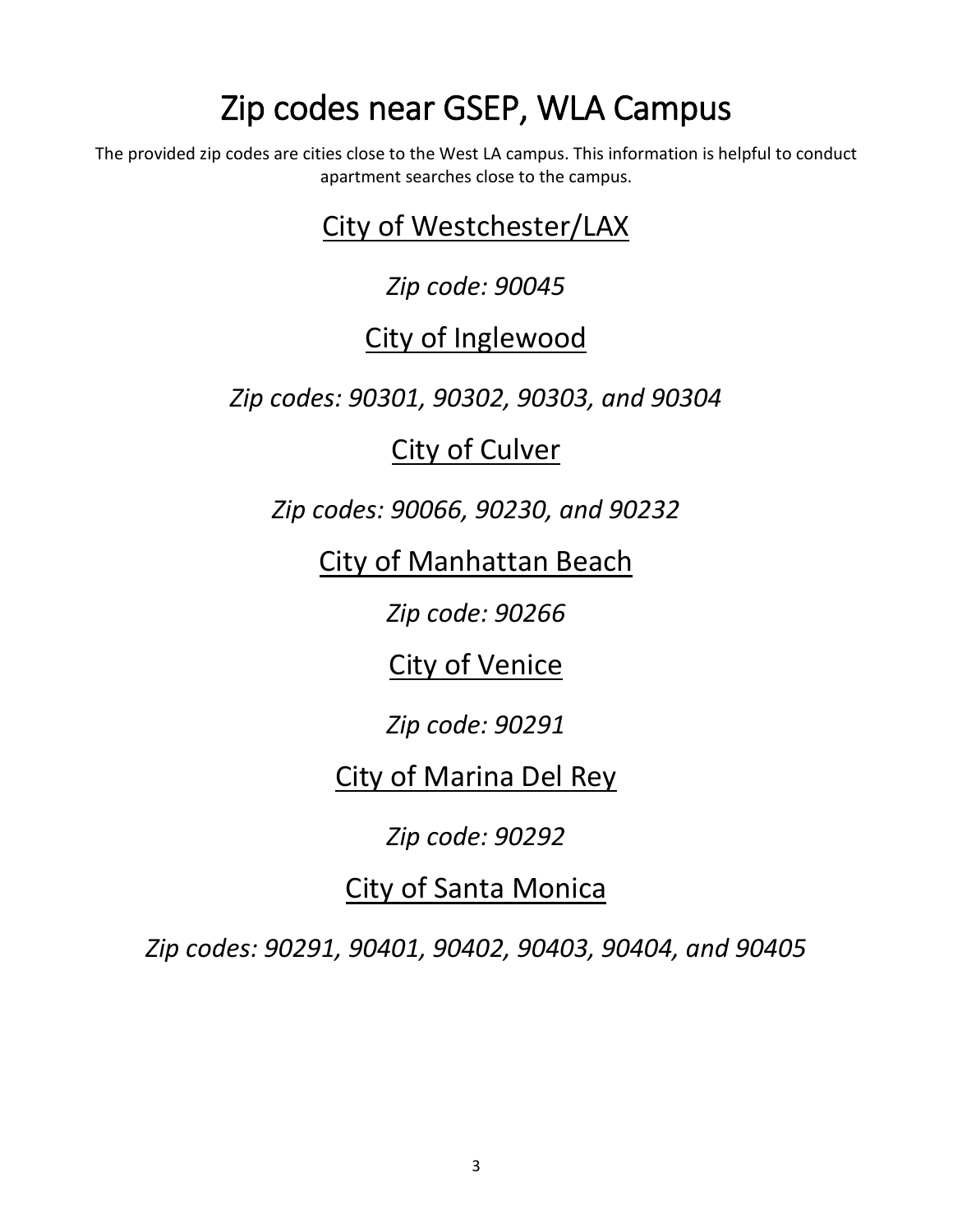# Apartment rentals near GSEP, WLA Campus

The following is a *partial* list of apartments in proximity to the West Los Angeles (WLA) Graduate Campus. This list is provided as a service. It is not intended as an endorsement of any facility listed. Note: Prices are subject to change. Rates are effective as of January 2021.

#### **Altitude Apartments**

5900 Center Dr. Los Angeles, CA 90045 (213) 455-4287 **Distance:** 0.5 miles from WLA Campus **Amenities:** Washer/dryer in unit, stainless steel appliances, private balcony, clubrooms, & 24 hour fitness centers, etc. **Price Range:** Studio: \$2,341+, 1 Bedroom: \$2,732+, 2 Bedroom: \$3,749+ **Office Hours:** Monday & Friday 9 am-6 pm, Tuesday & Thursday 9 am-7 pm, Wednesday 10 am-6 pm Saturday & Sunday 11 am-5 pm **Website: [http://www.equityapartments.com](http://www.equityapartments.com/los-angeles/west-losangeles/altitude-apartments)**

#### **Modera Apartments**

5901 W. Center Dr. Los Angeles, CA 90045 (855) 207-8722 **Distance:** 0.6 miles from WLA Campus **Amenities:** Washer/dryer in unit, stainless steel appliances, poker room, valet dry cleaners, heated pools studio, clubrooms, & 24-hour fitness centers, etc. **Price Range:** 1 Bedroom: \$2,830+, 2 Bedroom: \$3,675+, 3 Bedroom: \$5,425 **Office Hours:** Monday & Friday 9 am-6 pm, Tuesday & Thursday 9 am-7 pm, Wednesday 10 am-6 pm Saturday & Sunday 11 am-5 pm **Website: [https://www.moderawestla.com](https://www.moderawestla.com/)**

#### **Alessio Apartments**

5700 W. Centinela Ave. Los Angeles, CA 90045 (661) 731-3316 **Distance:** 1.4 miles from WLA Campus **Price Range:** 1 Bedroom: \$2,351+, 2 Bedroom: \$3,344+ **Amenities:** 24-hour gated entry, full-size washers/dryers in unit, fitness center, central air conditioning, heating, & dishwasher, etc. **Office Hours:** Monday-Saturday 9 am-6 pm, Wednesday 10 am-6 pm & Sunday 10 am-5 pm **Website: [http://www.breproperties.com](http://www.breproperties.com/california/los-angeles-apartments/alessio/lax1245)**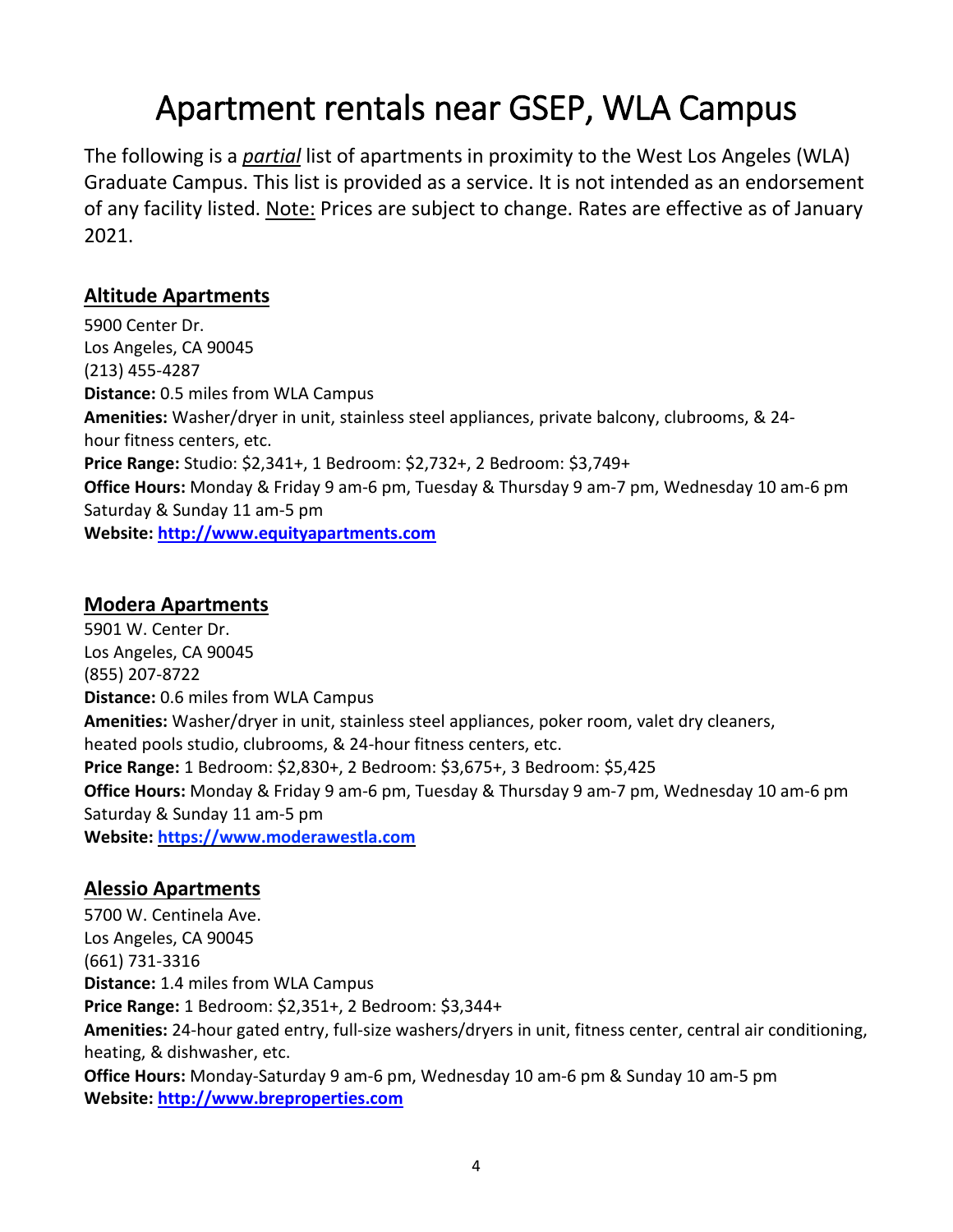#### **Playa Summit Apartments**

7077 Alvern St. Los Angeles, CA 90045 (424) 789-6584 **Distance:** 1.6 miles from WLA Campus **Amenities:** Garage parking, swimming pool/spa, fitness center, air conditioning, & dishwasher, etc. **Price range:** 1 Bedroom: \$1,990+, 2Bedroom: \$2,440+ **Office Hours:** Monday-Sunday 9 am-6 pm **Website: [http://www.theheightsapthomes.com](http://www.theheightsapthomes.com/)**

#### **Sepulveda West Apartments**

8501 S. Sepulveda Blvd. Los Angeles, CA 90045 (310) 896-3377 **Distance:** 1.7 miles from WLA Campus **Amenities:** Gated covered parking, air conditioning, dishwasher, & fitness center **Price Range:** Studio: \$1,995+, 1 Bedroom: \$2,100+, 2 Bedroom: \$2,650+ **Office Hours:** Monday-Friday 9 am-5 pm; Appointments preferred **Website: [http://www.sepulvedawestapts.com](http://www.sepulvedawestapts.com/)**

#### **Park West**

9400 La Tijera Blvd. Los Angeles, CA 90045 (213) 335-6379 **Distance:** 2.1 miles from WLA Campus **Amenities:** Covered parking, spas, pools, fitness center, & central AC/heat, etc. **Price range:** Studio: \$2,264+, 1 Bedroom: \$2,395+, 2 Bedroom: \$2,859+ **Office Hours:** Monday, Tuesday, Friday 9 am-6 pm, Wednesday 10 am-6 pm, Thursday 9 am-7 pm, Saturday 10 am-5 pm, Sunday 12 pm-5 pm **Website: [http://www.equityapartments.com](http://www.equityapartments.com/los-angeles/westchester/park-west-apartments)**

#### **Fountain Park Apartments**

13141 Fountain Park Dr. Playa Vista, CA 90094 (661) 469-4400 **Location:** 3.5 miles from WLA Campus **Amenities:** Laundry room, dishwasher, clubhouse, rec room, spa, & air conditioning etc. **Price Range:** 1 Bedroom: \$2,785+, 2 Bedroom: \$3,348+*,* 3 bedroom: \$3,997+ **Office Hours:** Monday—Tuesday 9 am-6 pm, Wednesday 10 am-6 pm, Thursday-Saturday 9 am-6 pm **Website: [http://www.essexapartmenthomes.com](http://www.essexapartmenthomes.com/california/los-angeles-area-apartments/playa-vista-apartments/fountain-park-playa-vista)**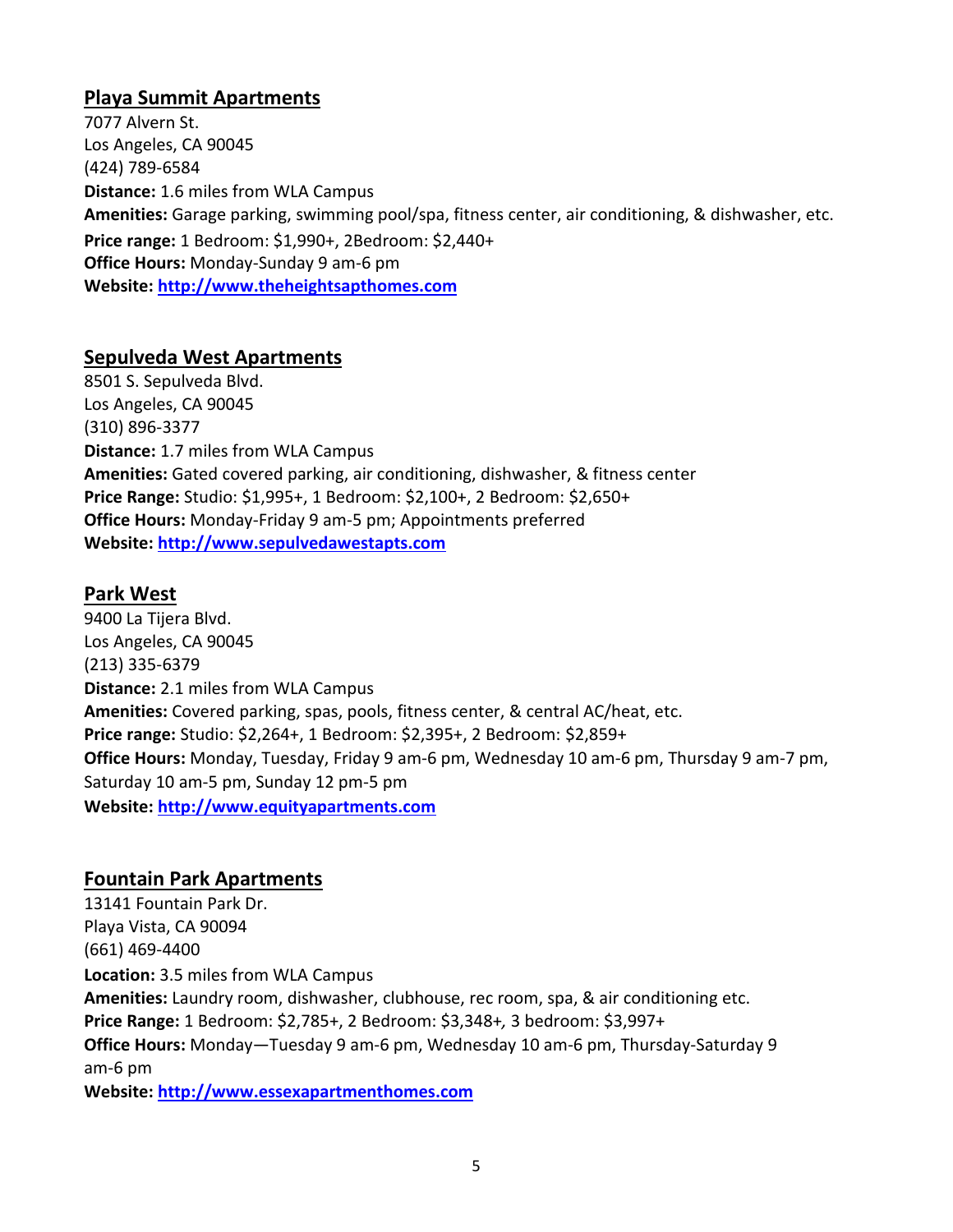# Hotels near GSEP, WLA Campus

The following is a *partial* list of hotels in proximity to the West Lost Angeles (WLA) Graduate Campus. This list is provided as a service. It is not intended as an endorsement of any facility listed. Some hotels *may* offer a Pepperdine student discount, please inquire as you make your reservation.

#### **Sonesta Select**

2000 E. Mariposa Ave. El Segundo, CA 90245 (310) 322-0700; [Marriot](http://www.marriott.com/hotels/travel/laxca) Link **Distance: 4.6 miles from WLA Campus**

#### **DoubleTree By Hilton LA/Westside**

6161 W. Centinela Ave. Culver City, CA 90230 (310) 649-1776; **[DoubleTree](http://doubletree3.hilton.com/en/hotels/california/doubletree-by-hilton-hotel-los-angeles-westside-LAXCCDT/index.html) Link Distance: 1.3 miles from WLA Campus**

#### **Extended Stay America**

6531 S. Sepulveda Blvd. Los Angeles, CA 90045 (310) 568-9337; **[Extended](http://www.extendedstayhotels.com/) Stay Link Distance: 0.2 miles from WLA Campus**

#### **Four Points by Sheraton LA/Westside**

5990 Green Valley Circle Culver City, CA 90230 (310) 641-7740; **[Sheraton](http://www.fourpointslosangeleswestside.com/) Link Distance: 0.8 miles from WLA Campus**

#### **La Quinta Inn & Suites LAX**

5249 W. Century Blvd. Los Angeles, CA 90045 (310) 645-2200; **La [Quinta](http://laquintalosangeleslaxairport.com/) Link Distance: 3.5 miles from WLA Campus**

#### **Renaissance Los Angeles Airport Hotel**

9620 Airport Blvd. Los Angeles, CA 90045 (310) 337-2800; **[Marriott](http://www.marriott.com/hotels/travel/laxrr-%2520%2520renaissance-los-angeles-airport-hotel/) Link Distance: 3.0 miles from WLA Campus**

#### **Residence Inn Los Angeles LAX/El**

**Segundo** 2135 E. El Segundo Blvd. El Segundo, CA 90245 (310) 333-0888; **[Marriott](http://www.marriott.com/hotels/travel/laxel) Link Distance: 6.5 miles from WLA Campus**

#### **The Westin Los Angeles Airport**

5400 W. Century Blvd. Los Angeles, CA 90045 (310) 216-5858; **[Westin](http://www.westin.com/LosAngeles) Link Distance: 3.7 miles from WLA Campus**

#### **Travelodge**

5547 W. Century Blvd. Los Angeles, CA 90045 (310) 649-4000; **[Travelodge](http://www.travelodgelax.com/) Link Distance: 4.1 miles from WLA Campus**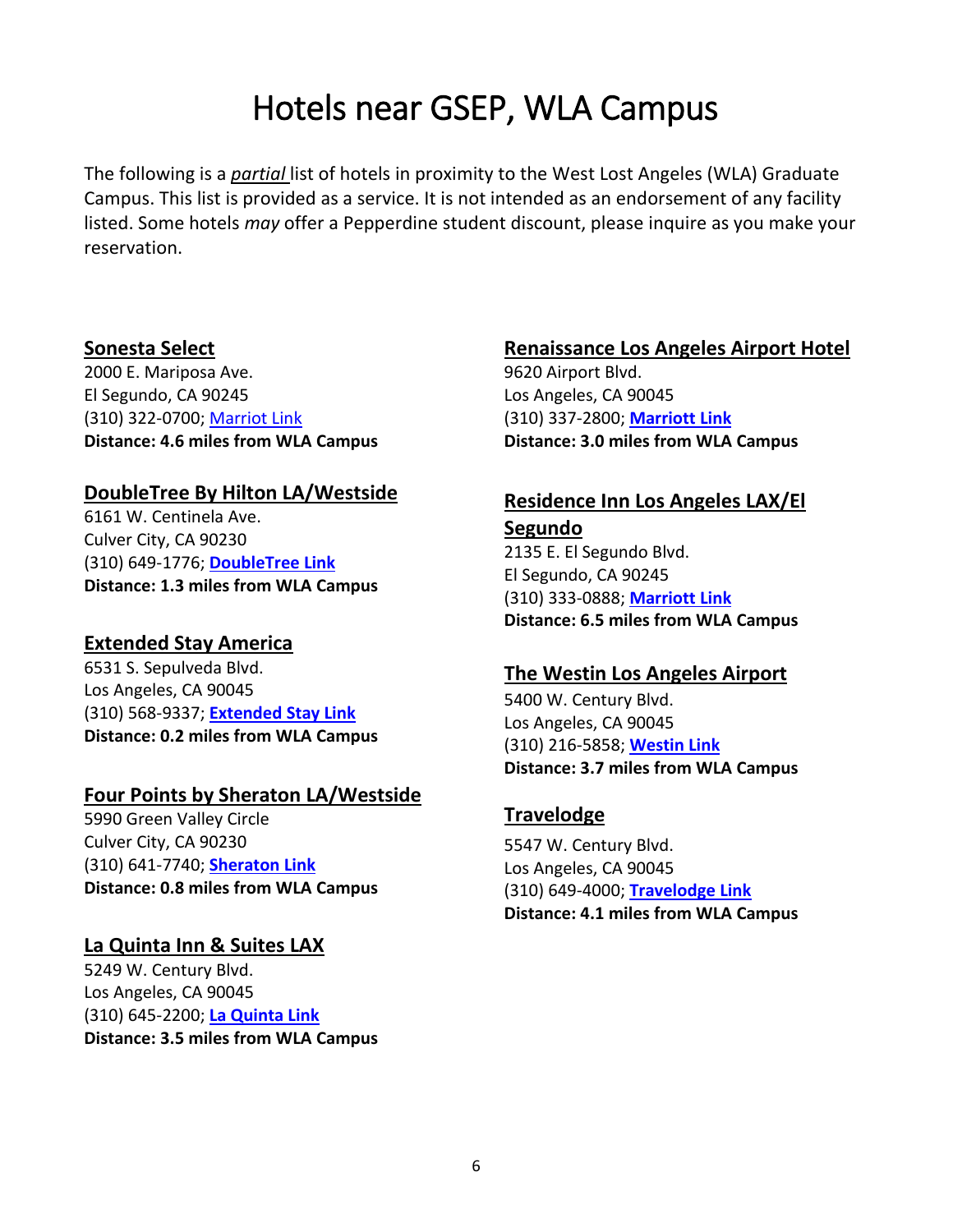## Grocery Stores near GSEP, WLA Campus

#### **Ralphs**

Distance: 1.2 miles 5245 W. Centinela Ave. Los Angeles, CA 90045

#### **Trader Joe's**

Distance: 1.7 miles 8645 S. Sepulveda Blvd. Los Angeles, CA 90045

#### **Amazon Fresh**

Distance: 1.9 miles 6855 S La Cienega Blvd. Los Angeles, CA 90045

#### **Vons**

Distance: 1.5 miles 6571 W. 80th St. Los Angeles, CA 90045

#### **Whole Foods Market**

Distance: 2.3 miles 12746 W. Jefferson Blvd. Playa Vista, CA 90049

### Retail/Convenience Stores near GSEP, WLA Campus

#### **CVS Pharmacy (Three Locations)**

Distance: 0.7 miles 6299 Bristol Parkway Culver City, CA 90230

Distance: 1.6 miles 5399 West Centinela Ave. Los Angeles, CA 90045

Distance: 1.8 miles 6000 S. Sepulveda Blvd. Culver City, CA 90230

#### **Rite Aid**

Distance: 2.7 miles 11096 Jefferson Blvd. Culver City, CA 90230

#### **Target (Two Locations)**

Distance: 1.5 miles 6000 Sepulveda Blvd. Suite 2250 Culver City, CA 90230

> Distance: 1.8 miles 10820 Jefferson Blvd. Culver City, CA 90230

#### **Westfield Culver City Mall**

Distance: 1.5 miles 6000 Sepulveda Blvd. Culver City, CA 90230

#### **99 Cent Store**

Distance: 1.8 miles 6921 La Tijera Blvd. Los Angeles, CA 90045